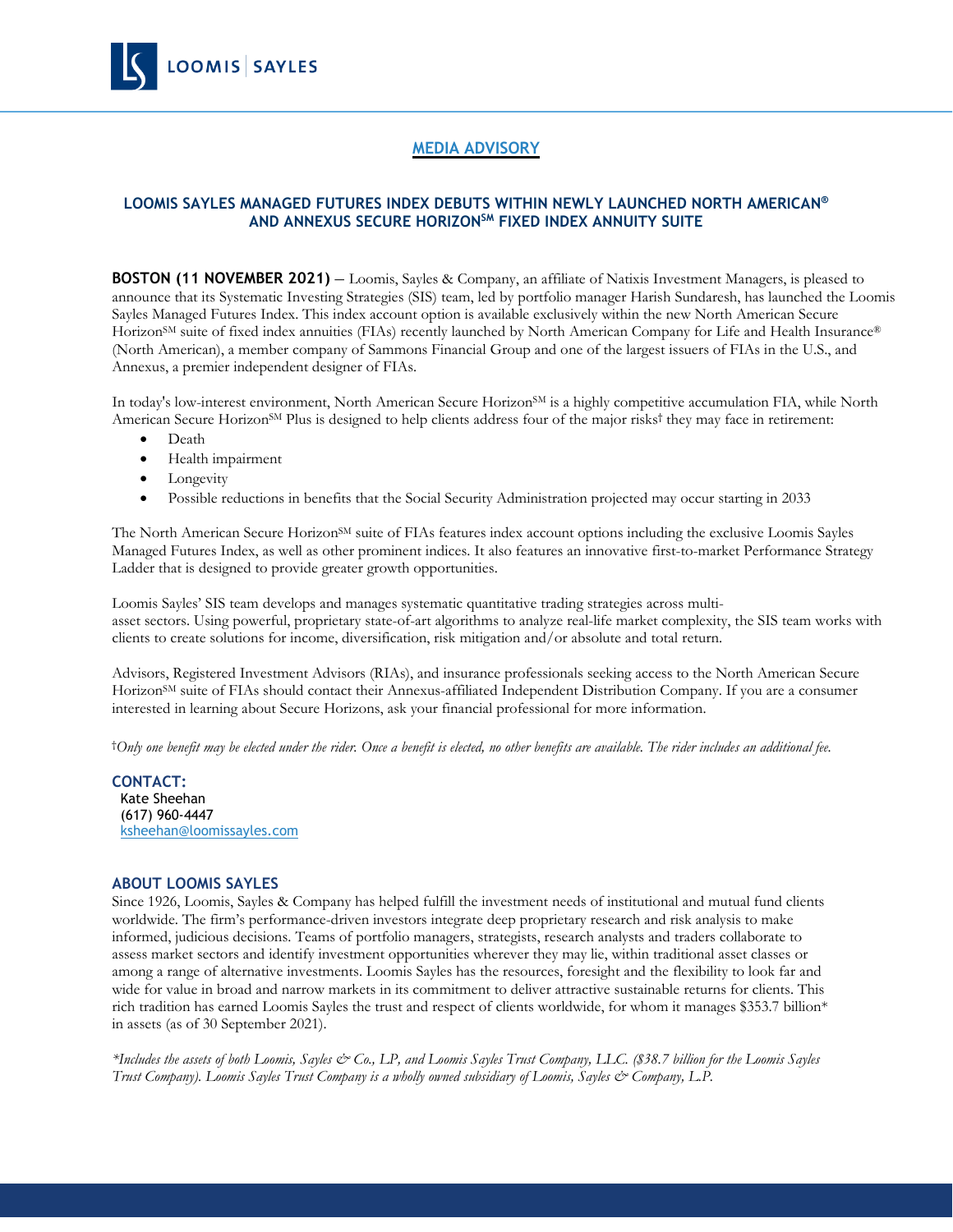## **ABOUT NORTH AMERICAN COMPANY FOR LIFE AND HEALTH INSURANCE**

[North American Company for Life and Health Insurance®](https://c212.net/c/link/?t=0&l=en&o=3335171-1&h=4255956063&u=https%3A%2F%2Fwww.sammonsfinancialgroup.com%2Four-company%2Fnorth-american&a=North+American+Company+for+Life+and+Health+Insurance%C2%AE) is a member of Sammons® [Financial Group, Inc.](https://c212.net/c/link/?t=0&l=en&o=3335171-1&h=575484667&u=https%3A%2F%2Fwww.sammonsfinancialgroup.com%2F&a=Sammons%C2%AE%C2%A0Financial+Group%2C+Inc.) Since 1886, North American has established a tradition of providing quality insurance products to consumers throughout the U.S. We offer a comprehensive portfolio of term, universal life, and indexed universal life insurance products. North American also offers a wide variety of traditional fixed and fixed index annuities and consistently ranks among the top fixed index annuity carriers in the U.S. For more information, [please visit here.](https://c212.net/c/link/?t=0&l=en&o=3335171-1&h=1223562400&u=https%3A%2F%2Fwww.northamericancompany.com%2Fwhy-choose-north-american&a=please+visit+here)

#### **ABOUT ANNEXUS**

Annexus designs solutions to help Americans grow and protect their retirement savings. For over a decade, Annexus has developed market-leading fixed index annuities and indexed universal life insurance products. Annexus has forged relationships with many of the industry's leading insurance carriers and the world's largest investment banks. Find out more about Annexus and its products at [www.annexus.com.](https://c212.net/c/link/?t=0&l=en&o=3335171-1&h=469675108&u=http%3A%2F%2Fwww.annexus.com%2F&a=www.annexus.com)

### **ABOUT NATIXIS INVESTMENT MANAGERS**

Natixis Investment Managers' multi-affiliate approach connects clients to the independent thinking and focused expertise of more than 20 active managers. Ranked among the world's largest asset managers<sup>1</sup> with more than \$1.4 trillion assets under management2 (€1,182.5 billion), Natixis Investment Managers delivers a diverse range of solutions across asset classes, styles, and vehicles. The firm is dedicated to advancing sustainable finance and developing innovative Environmental, Social, and Governance (ESG) products. Natixis Investment Managers consults and partners with its clients and offers insight on markets and assumptions to better align strategies with long-term goals.

Headquartered in Paris and Boston, Natixis Investment Managers is wholly-owned by Natixis. Natixis is a subsidiary of BPCE, the second-largest banking group in France. Natixis Investment Managers' affiliated investment management firms include AEW; Alliance Entreprendre; AlphaSimplex Group; DNCA Investments;<sup>3</sup> Dorval Asset Management; Flexstone Partners; Gateway Investment Advisers; Harris Associates; Investors Mutual Limited; Loomis, Sayles & Company; Mirova; MV Credit; Naxicap Partners; Ossiam; Ostrum Asset Management; Seeyond; Seventure Partners; Thematics Asset Management; Vauban Infrastructure Partners;Vaughan Nelson Investment Management; and WCM Investment Management. Additionally, investment solutions are offered through Natixis Investment Managers Solutions and Natixis Advisors, LLC. **Not all offerings available in all jurisdictions.** For additional information, please visit Natixis Investment Managers' website at [im.natixis.com](https://urldefense.com/v3/__http:/www.im.natixis.com/us/home__;!!NEED45wOP8zW!xwuTMspQGjqYCjPhUBw8L_JjLicfqB-pLOYDX-strqSaGl9Xyl9bzhfC6xmz5uIHPQ$) | LinkedIn: [linkedin.com/company/natixis-investment](https://urldefense.com/v3/__https:/www.linkedin.com/company/natixis-investment-managers/__;!!NEED45wOP8zW!xwuTMspQGjqYCjPhUBw8L_JjLicfqB-pLOYDX-strqSaGl9Xyl9bzhfC6xldlPTkgw$)[managers.](https://urldefense.com/v3/__https:/www.linkedin.com/company/natixis-investment-managers/__;!!NEED45wOP8zW!xwuTMspQGjqYCjPhUBw8L_JjLicfqB-pLOYDX-strqSaGl9Xyl9bzhfC6xldlPTkgw$)

Natixis Investment Managers' distribution and service groups include Natixis Distribution, LLC, a limited purpose broker-dealer and the distributor of various U.S. registered investment companies for which advisory services are provided by affiliated firms of Natixis Investment Managers, Natixis Investment Managers S.A. (Luxembourg), Natixis Investment Managers International (France), and their affiliated distribution and service entities in Europe and Asia.

1Cerulli Quantitative Update: Global Markets 2021 ranked Natixis Investment Managers as the 15th largest asset manager in the world based on assets under management as of 31 December 2020.

2Assets under management ("AUM") as of 30 June 2021 is \$1,402.5 billion. AUM, as reported, may include notional assets, assets serviced, gross assets, assets of minority-owned affiliated entities and other types of non-regulatory AUM managed or serviced by firms affiliated with Natixis Investment Manager. Excluding H2O Asset Management.

3A brand of DNCA Finance.

**Before investing, consider the fund's investment objectives, risks, charges and expenses. Please visit [www.loomissayles.com](http://www.loomissayles.com/) or call 800-633-3330 for a prospectus and a summary prospectus, if available, containing this and other information. Read it carefully.** 

**Natixis Distribution LLC (fund distributor FINRA|SIPC) and Loomis, Sayles & Company, L.P. are affiliated.** 



MALR028172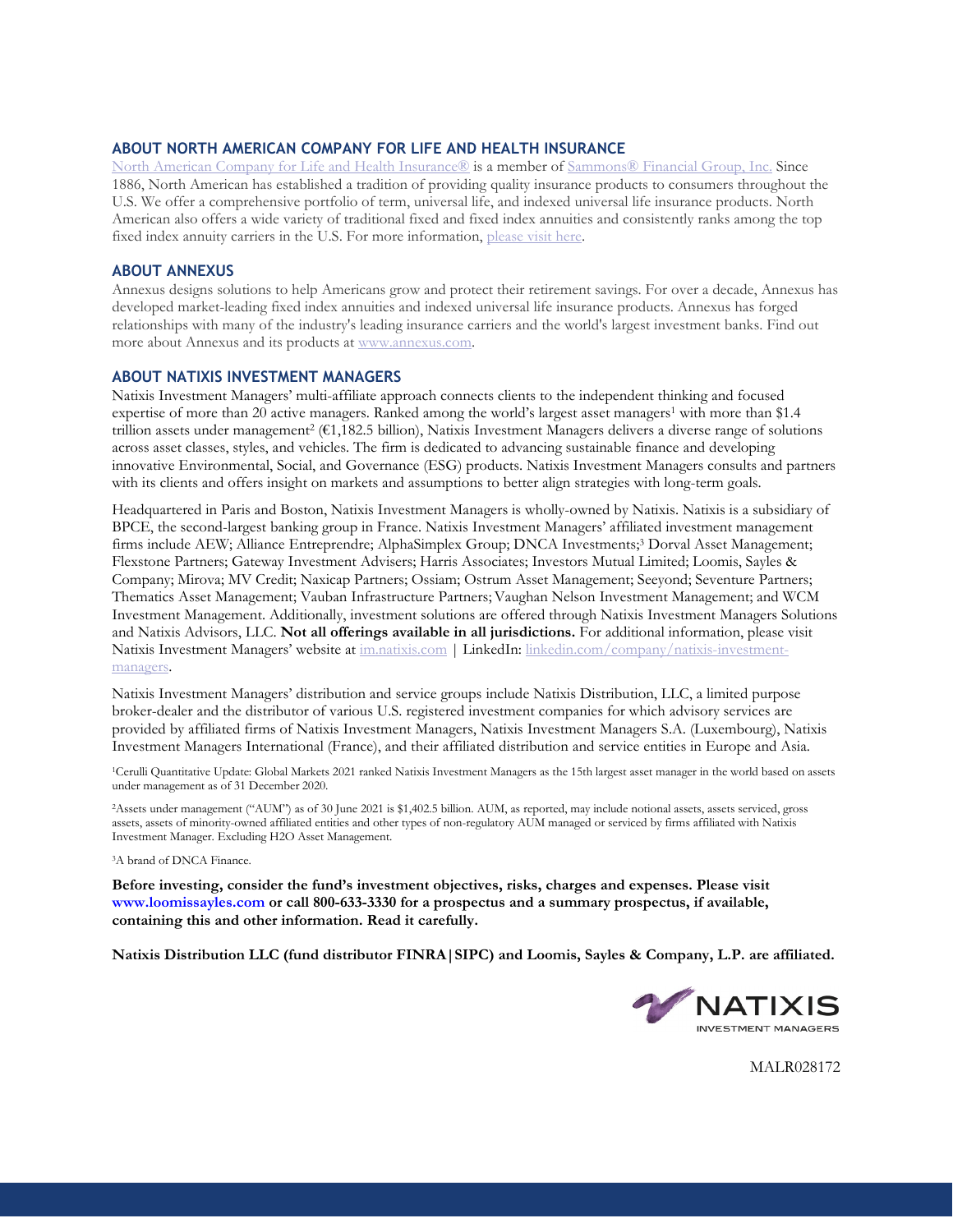#### **DISCLOSURES**

*The North American Secure Horizon and North American Secure Horizon Plus are issued on base contract form NA1015A/ICC21- NA1015A or appropriate state variation including all applicable endorsements and riders by North American Company for Life and Health Insurance, West Des Moines, IA. This product, its features and riders may not be available in all states.*

*The term financial professional is not intended to imply engagement in an advisory business in which compensation is not related to sales. Financial professionals that are insurance licensed will be paid a commission on the sale of an insurance product.*

*Fixed index annuities are not a direct investment in the stock market. They are long term insurance products with guarantees backed by the issuing company. They provide the potential for interest to be credited based in part on the performance of specific indices, without the risk of* loss of premium due to market downturns or fluctuation. Although fixed index annuities guarantee no loss of premium due to market downturns, deductions from the accumulation value for additional optional benefit riders or strategy fees associated with allocations to enhanced *crediting methods could exceed interest credited to the accumulation value, which would result in loss of premium. They may not be appropriate for all clients. Interest credits to a fixed index annuity will not mirror the actual performance of the relevant index.*

The North American Company for Life and Health Insurance® fixed indexed annuity product ("Annuity Product") is not sponsored, endorsed, sold, guaranteed, underwritten, distributed or promoted by Goldman Sachs & Co. or any of its affiliates (including Goldman Sachs Asset Management, L.P.), with the exception of any endorsement, sales, distribution or promotion of this product that may occur through its affiliates that are licensed insurance agencies (excluding such affiliates, individually and collectively, "Goldman Sachs") or its third party data providers or Loomis, Sayles & Company, L.P. (together with its subsidiaries and affiliates, "Loomis Sayles"). Goldman Sachs is a trademark of Goldman Sachs and has been licensed for use by North American Company for Life and Health Insurance® ("the Company"). Loomis Sayles is a trademark of Loomis Sayles and has been licensed for use by Goldman Sachs. Goldman Sachs is the administrator and calculation agent for the Loomis Sayles Managed Futures Index (the "Index"). While Goldman Sachs may sponsor one or more of the strategies used in the calculation of the Index, Goldman Sachs was not involved in designing or determining the methodology or other intellectual property used to administer the Index. Loomis Sayles determined and designed the methodology, and is the owner of the intellectual property therein, which is licensed to Goldman Sachs for use in administering and calculating the Index.

GOLDMAN SACHS, ITS THIRD PARTY DATA PROVIDERS AND LOOMIS SAYLES MAKE NO REPRESENTATION OR WARRANTY, EXPRESS OR IMPLIED, REGARDING THE ADVISABILITY OF INVESTING IN ANNUITIES GENERALLY OR IN FIXED INDEXED ANNUITIES OR THE INVESTMENT STRATEGY UNDERLYING THE COMPANY'S ANNUITY PRODUCT, PARTICULARLY, THE ABILITY OF THE INDEX TO PERFORM AS INTENDED, THE MERIT (IF ANY) OF OBTAINING EXPOSURE TO THE INDEX OR THE SUITABILITY OF PURCHASING OR HOLDING INTERESTS IN THE ANNUITY PRODUCT. GOLDMAN SACHS AND ITS THIRD PARTY DATA PROVIDERS DO NOT HAVE ANY OBLIGATION TO TAKE THE NEEDS OF THE HOLDERS OF THE ANNUITY PRODUCT INTO CONSIDERATION IN ADMINISTERING OR CALCULATING THE INDEX. LOOMIS SAYLES DOES NOT HAVE ANY OBLIGATIONS TO TAKE THE NEEDS OF THE HOLDERS OF THE ANNUITY PRODUCT INTO CONSIDERATION IN DETERMINING OR DESIGNING THE METHODOLOGY USED TO ADMINISTER THE INDEX. GOLDMAN SACHS AND LOOMIS SAYLES DO NOT GUARANTEE THE ADEQUACY, TIMELINESS, ACCURACY AND/ OR COMPLETENESS OF THE INDEX OR OF THE METHODOLOGY UNDERLYING THE INDEX, THE CALCULATION OF THE INDEX OR ANY DATA SUPPLIED BY IT FOR USE IN CONNECTION WITH THE ANNUITY PRODUCT. GOLDMAN SACHS AND LOOMIS SAYLES HEREBY EXPRESSLY DISCLAIM ALL LIABILITY FOR DETERMINING, COMPOSING OR ANY OTHER ASPECTS OF THE DESIGN OF THE INDEX AND ANY RELATED INTELLECTUAL PROPERTY. GOLDMAN SACHS AND LOOMIS SAYLES HEREBY EXPRESSLY DISCLAIM ALL LIABILITY FOR ANY ERRORS, OMISSIONS, OR INTERRUPTIONS THEREIN OR IN THE CALCULATION THEREOF. GOLDMAN SACHS AND LOOMIS SAYLES EXPRESSLY DISCLAIM ALL LIABILITY FOR ANY SPECIAL, PUNITIVE, INDIRECT OR CONSEQUENTIAL DAMAGE EVEN IF NOTIFIED OF THE POSSIBILITY OF SUCH DAMAGES.

**THIRD PARTY DATA IS USED UNDER LICENSE AS A SOURCE OF INFORMATION FOR THE INDEX. THIRD PARTY PROVIDER HAS NO OTHER CONNECTION TO THE INDEX OR GOLDMAN SACHS SERVICES AND DOES NOT SPONSOR, ENDORSE, RECOMMEND OR PROMOTE THE INDEX OR ANY GOLDMAN SACHS SERVICES. THIRD PARTY PROVIDER HAS NO OBLIGATION OR LIABILITY IN CONNECTION WITH THE INDEX OR GOLDMAN SACHS**